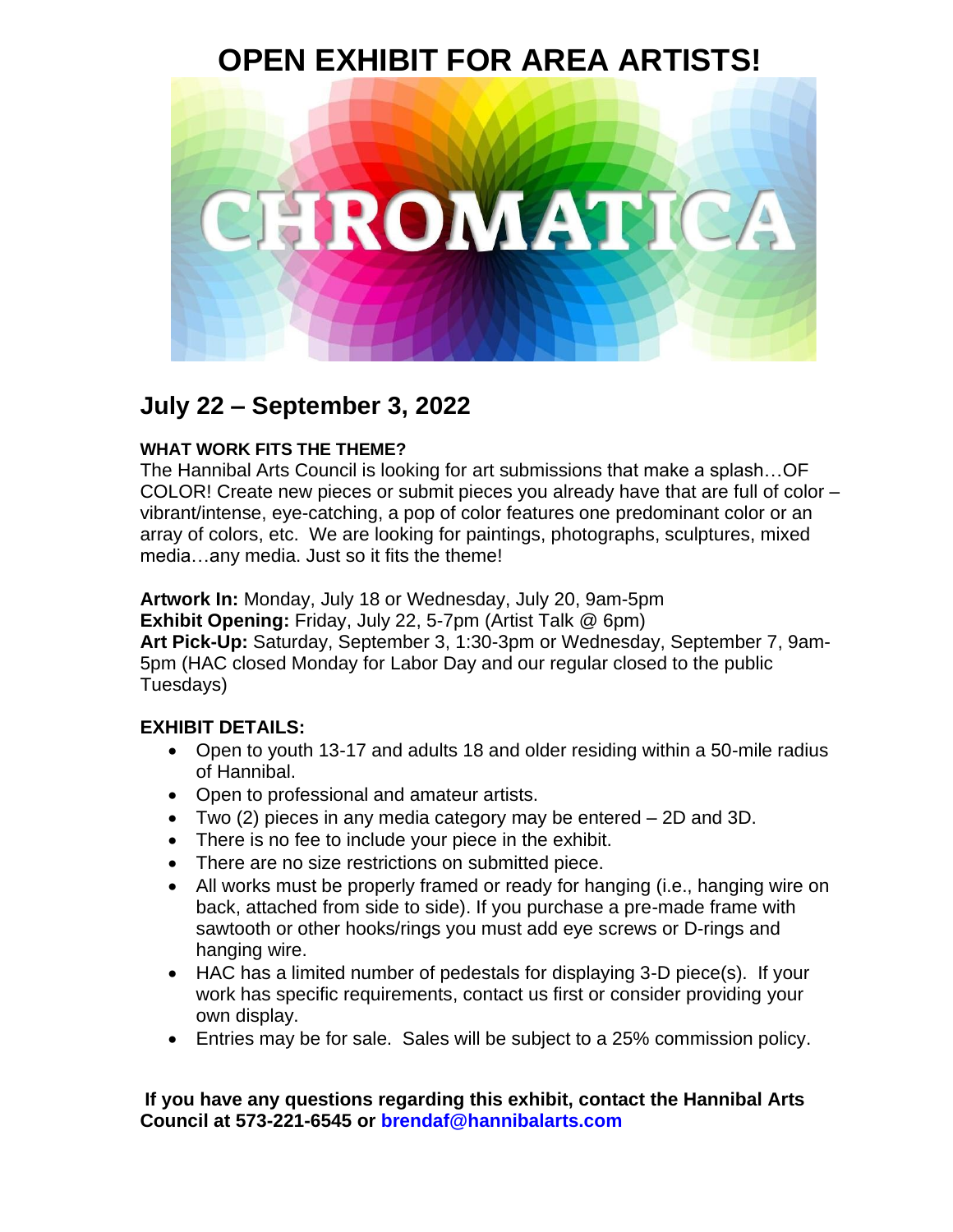**TO SPEED UP THE CHECK-IN PROCESS…Please print out, fill out and bring with you at time of artwork submission. Copies are also available at the time of registration.**

## **ARTIST REGISTRATION FORM CHROMATICA**

| I am submitting ________ entries for the Hannibal Arts Council exhibit. Although<br>greatest of care will be taken to safeguard it, I understand that the Hannibal Arts<br>theft, earthquake, or breakage. I understand the Hannibal Arts Council will retain a<br>25% commission on any piece sold. | Council cannot be responsible for the loss or damage of my work due to loss by fire, |
|------------------------------------------------------------------------------------------------------------------------------------------------------------------------------------------------------------------------------------------------------------------------------------------------------|--------------------------------------------------------------------------------------|
| (Please print clearly) ___________ Youth 13-17 __________ Adult 18 and older                                                                                                                                                                                                                         |                                                                                      |
|                                                                                                                                                                                                                                                                                                      |                                                                                      |
| Address________________________City/State/ZIP______________________                                                                                                                                                                                                                                  |                                                                                      |
|                                                                                                                                                                                                                                                                                                      |                                                                                      |
|                                                                                                                                                                                                                                                                                                      |                                                                                      |
| <b>Submitted Pieces</b>                                                                                                                                                                                                                                                                              |                                                                                      |
|                                                                                                                                                                                                                                                                                                      |                                                                                      |
|                                                                                                                                                                                                                                                                                                      |                                                                                      |
|                                                                                                                                                                                                                                                                                                      |                                                                                      |
|                                                                                                                                                                                                                                                                                                      |                                                                                      |